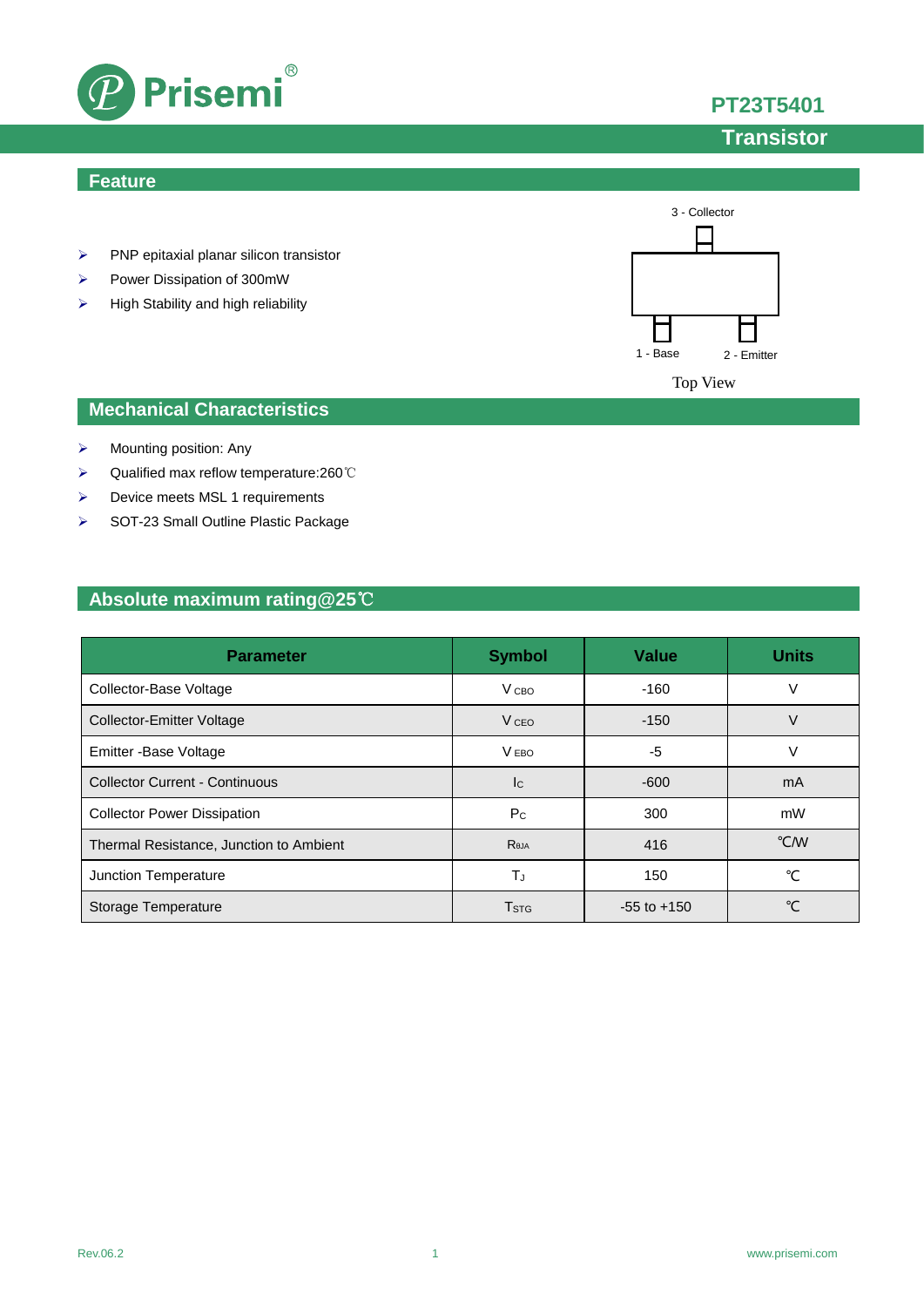# **Electrical characteristics per line@25**℃**( unless otherwise specified)**

| <b>Parameter</b>                            | <b>Symbol</b>         | <b>Conditions</b>                   | Min.                         | Typ.                     | Max.                     | <b>Unit</b> |  |
|---------------------------------------------|-----------------------|-------------------------------------|------------------------------|--------------------------|--------------------------|-------------|--|
| Collector-Base Breakdown Voltage            | $V$ (BR)CBO           | $IC=-100uA, IE=0$                   | $-160$                       |                          |                          | $\vee$      |  |
| Collector-Emitter Breakdown Voltage         | $V$ (BR)CEO           | $lc=1mA, l_B=0$                     | $-150$                       |                          | $\overline{\phantom{a}}$ | $\vee$      |  |
| Emitter - Base Breakdown Voltage            | $V_{(BR)EBO}$         | $IE=-10uA, IC=0$                    | -5                           | ٠                        | ٠                        | $\vee$      |  |
| <b>Collector Cutoff Current</b>             | <b>Ісво</b>           | $VCB=-120V, IE=-0V$                 |                              |                          | $-100$                   | nA          |  |
| <b>Emitter Cutoff Current</b>               | <b>EBO</b>            | $V_{EB} = -4V$ , $I_C = 0$          | -                            | $\overline{\phantom{a}}$ | $-100$                   | nA          |  |
| DC Current Gain                             | <b>H<sub>FF</sub></b> | $IC=-1.0mA, VCE=-5.0V$              | 80                           |                          |                          |             |  |
|                                             |                       | $IC=-10mA, VCE=-5.0V$               | 100                          |                          | 300                      |             |  |
|                                             |                       | $lc=50mA, Vce=.5.0V$                | 30                           |                          | -                        |             |  |
| <b>Collector-Emitter Saturation Voltage</b> | VCE(sat)              | $IC=-10mA, IB=-1.0mA$               | ٠                            |                          | $-0.2$                   |             |  |
|                                             |                       | $lc = -50mA$ , $ls = -5.0mA$        |                              |                          | $-0.5$                   | $\vee$      |  |
| <b>Base-Emitter Saturation Voltage</b>      | $V_{BE(sat)}$         | $lc = -10mA, l_B = -1.0mA$          | $\qquad \qquad \blacksquare$ |                          | $-1.0$                   |             |  |
|                                             |                       | $lc=50mA, l_B=.5.0mA$               | $\overline{\phantom{0}}$     |                          | $-1.0$                   | $\vee$      |  |
| <b>Transition frequency</b>                 | $f_{\text{T}}$        | $lc=10mA, Vce=.5V,$<br>$f = 30$ MHz | 100                          |                          | -                        | <b>MHz</b>  |  |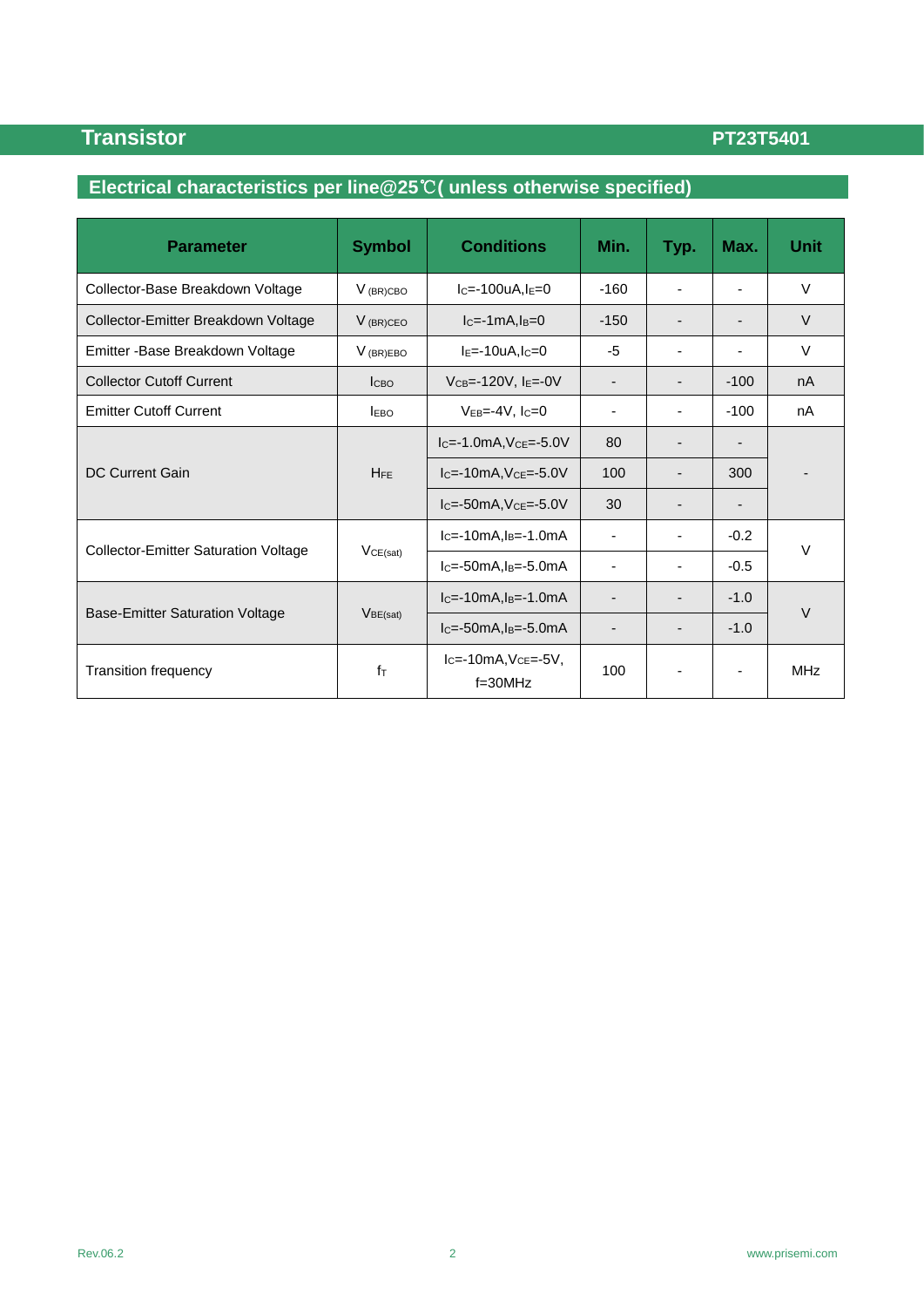

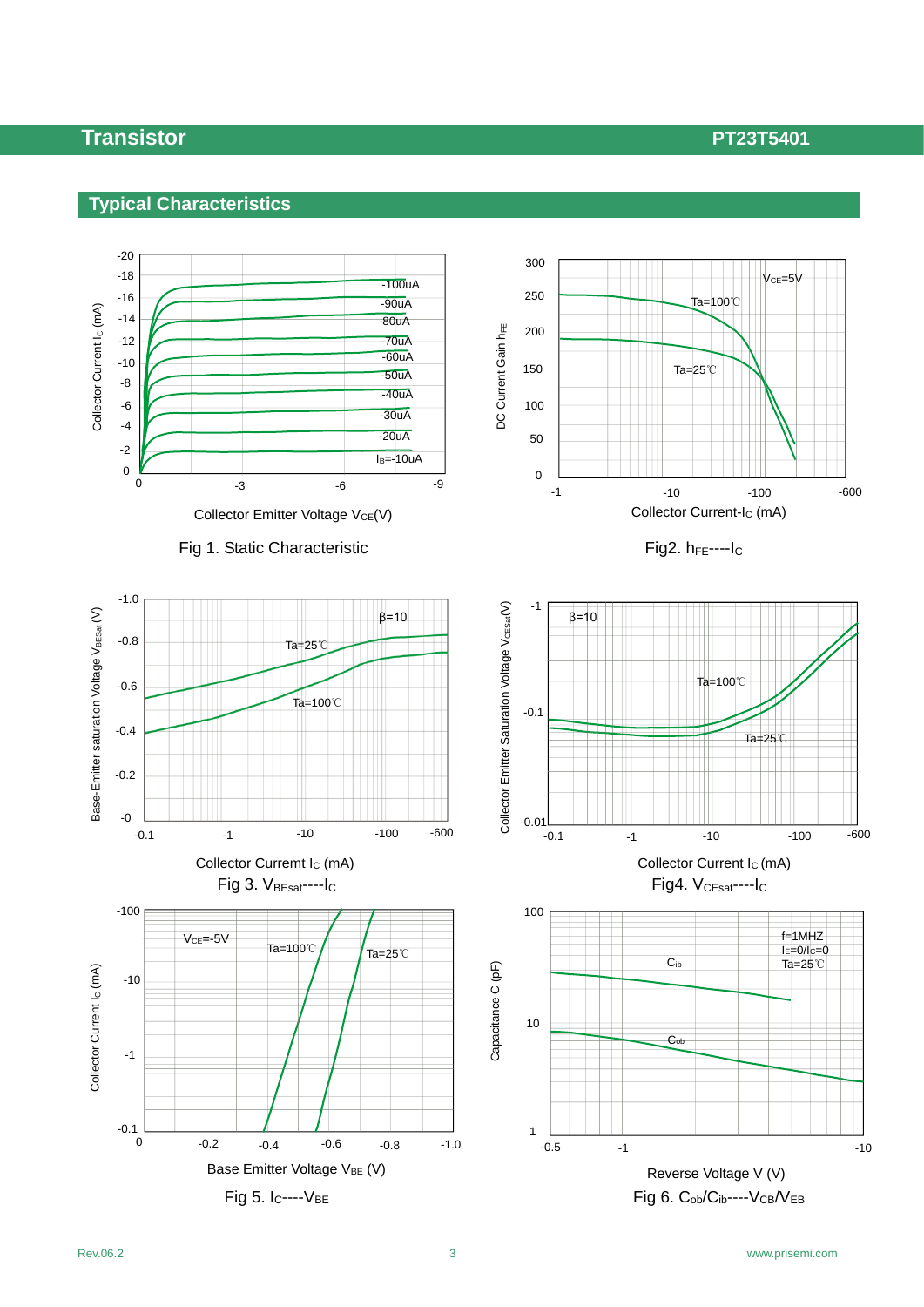

## **Product dimension(SOT-23)**



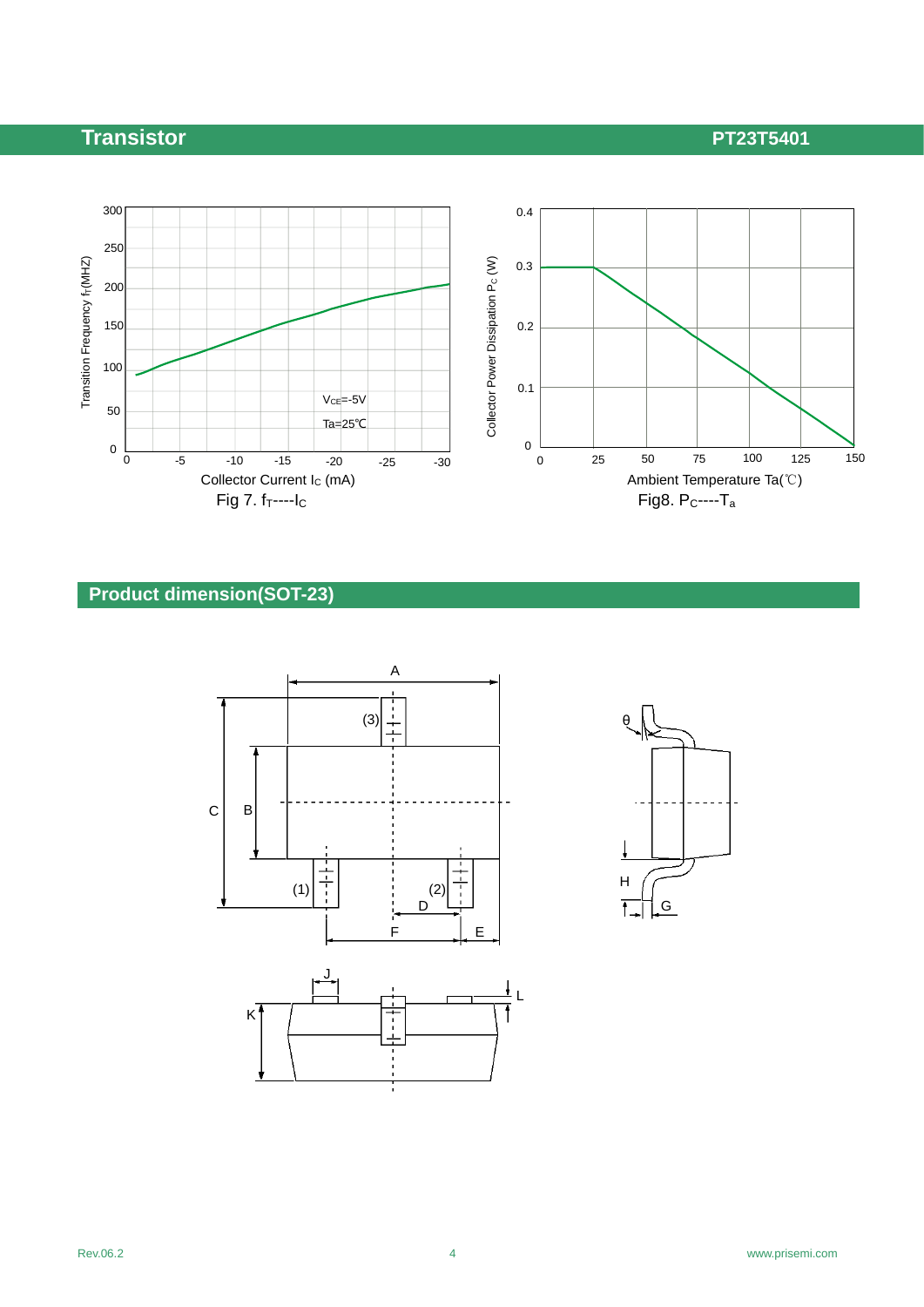|            | <b>Millimeters</b> |              | <b>Inches</b> |              |  |
|------------|--------------------|--------------|---------------|--------------|--|
| <b>Dim</b> | <b>MIN</b>         | <b>MAX</b>   | <b>MIN</b>    | <b>MAX</b>   |  |
| Α          | 2.80               | 3.00         | 0.1102        | 0.1197       |  |
| B          | 1.20               | 1.40         | 0.0472        | 0.0551       |  |
| С          | 2.10               | 2.50         | 0.0830        | 0.0984       |  |
| D          | 0.89               | 1.02         | 0.0350        | 0.0401       |  |
| E          | 0.45               | 0.60         | 0.0177        | 0.0236       |  |
| F          | 1.78               | 2.04         | 0.0701        | 0.0807       |  |
| G          | 0.085              | 0.177        | 0.0034        | 0.0070       |  |
| H          | 0.45               | 0.60         | 0.0180        | 0.0236       |  |
| J          | 0.37               | 0.50         | 0.0150        | 0.0200       |  |
| Κ          | 0.89               | 1.11         | 0.0350        | 0.0440       |  |
| L          | 0.013              | 0.100        | 0.0005        | 0.0040       |  |
| θ          | $0^{\circ}$        | $10^{\circ}$ | $0^{\circ}$   | $10^{\circ}$ |  |



| <b>Dim</b> | <b>Millimeters</b> |            |  |
|------------|--------------------|------------|--|
|            | <b>MIN</b>         | <b>MAX</b> |  |
| a          |                    | 0.7        |  |
| b          |                    | 1.2        |  |
| c          |                    | 2.04       |  |
|            |                    | 2.2        |  |

# **Marking information**



# **Ordering information**

| Device    | Package          | Reel | <b>MPQ</b>         |
|-----------|------------------|------|--------------------|
| PT23T5401 | SOT-23 (Pb-Free) | フリ   | 3000 / Tape & Reel |